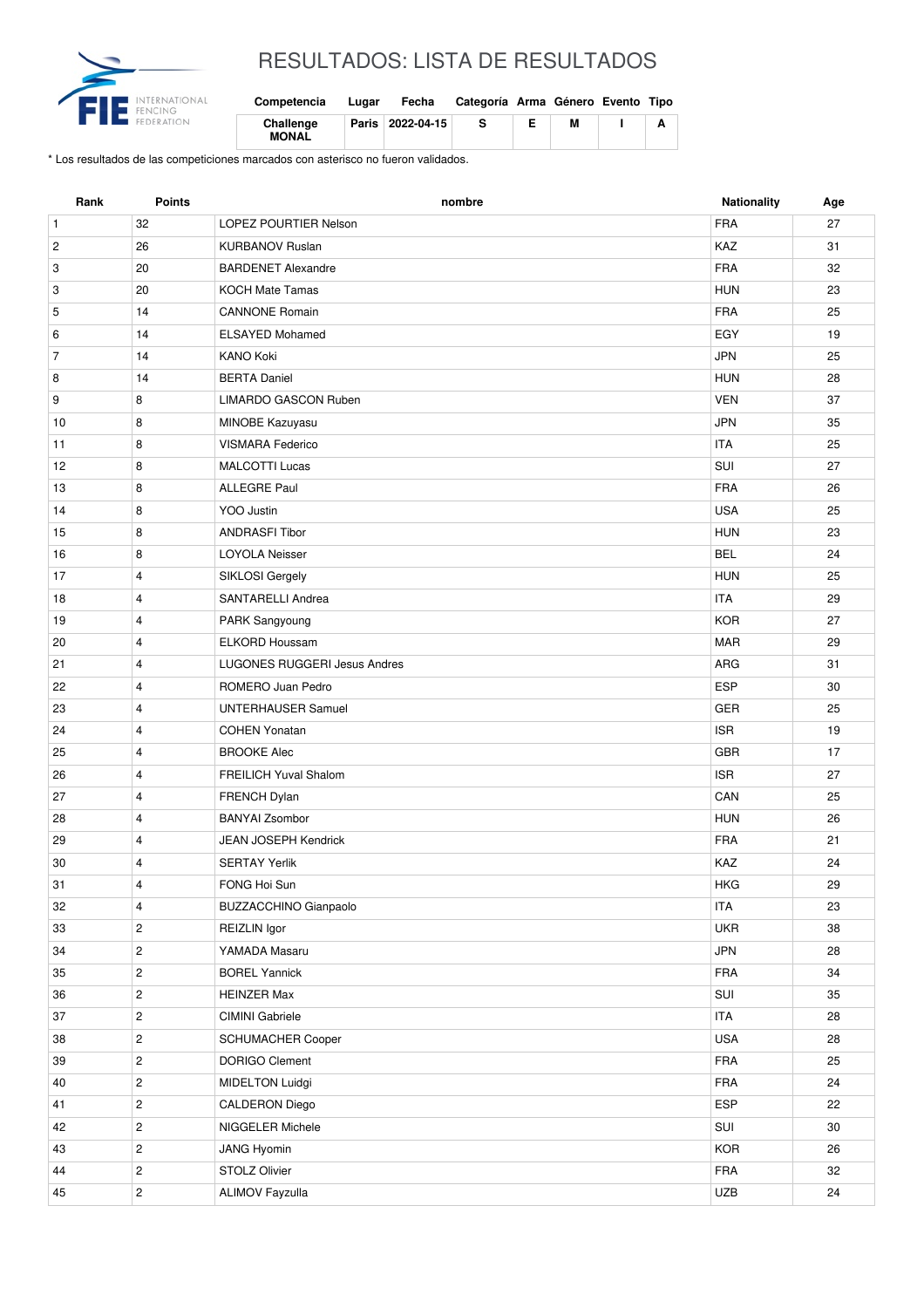| Rank | <b>Points</b>  | nombre                            | <b>Nationality</b> | Age |
|------|----------------|-----------------------------------|--------------------|-----|
| 45   | $\mathbf{2}$   | <b>NGUEFACK Lilian</b>            | <b>FRA</b>         | 23  |
| 47   | $\mathbf{2}$   | <b>HASANOV Ruslan</b>             | AZE                | 21  |
| 48   | $\overline{c}$ | <b>JURKA Jakub</b>                | CZE                | 23  |
| 49   | $\mathbf{2}$   | VALLOSIO Andrea                   | <b>ITA</b>         | 30  |
| 50   | $\mathbf{2}$   | <b>HOCH Andre</b>                 | GER                | 24  |
| 51   | $\overline{c}$ | DI VEROLI Davide                  | <b>ITA</b>         | 21  |
| 52   | $\mathbf{2}$   | <b>HERZBERG Fabian</b>            | <b>GER</b>         | 34  |
| 53   | $\overline{c}$ | <b>GIANNOTTE Flavio</b>           | <b>LUX</b>         | 27  |
| 54   | $\overline{2}$ | <b>NAGY David</b>                 | <b>HUN</b>         | 23  |
| 55   | $\overline{c}$ | GAROZZO Enrico                    | <b>ITA</b>         | 33  |
| 56   | $\sqrt{2}$     | FABREGAT Angel                    | <b>ESP</b>         | 26  |
| 57   | $\overline{c}$ | KESZTHELYI Zsombor                | <b>HUN</b>         | 20  |
| 58   | $\overline{c}$ | KIM Myeongki                      | <b>KOR</b>         | 24  |
| 59   | $\sqrt{2}$     | <b>FAVA Alex</b>                  | FRA                | 33  |
| 60   | $\overline{c}$ | PISKOVATSKOV Jonathan             | <b>USA</b>         | 22  |
|      | $\overline{c}$ | <b>GALLAGHER PELLETIER Samuel</b> | CAN                | 35  |
| 61   |                |                                   | <b>ITA</b>         | 20  |
| 62   | $\mathbf{2}$   | <b>PIATTI Enrico</b>              |                    |     |
| 63   | $\mathbf{2}$   | <b>HADDAD</b> Justin              | <b>USA</b>         | 20  |
| 64   | $\mathbf{2}$   | EL HAOUARI Abdelkarim             | <b>MAR</b>         | 29  |
| 65   | $\mathbf{1}$   | <b>JORGENSEN Patrick</b>          | <b>DEN</b>         | 31  |
| 66   | $\mathbf{1}$   | <b>KOVACS Gergely</b>             | <b>HUN</b>         | 19  |
| 67   | $\mathbf{1}$   | <b>BARGUES Manuel</b>             | <b>ESP</b>         | 27  |
| 68   | $\mathbf{1}$   | PERTUISOT Hugo                    | <b>FRA</b>         | 25  |
| 69   | $\mathbf{1}$   | <b>GUSTIN Ronan</b>               | <b>FRA</b>         | 35  |
| 70   | $\mathbf{1}$   | <b>ITO</b> Inochi                 | <b>JPN</b>         | 32  |
| 71   | $\mathbf{1}$   | SVENSSON Jonathan                 | SWE                | 23  |
| 72   | $\mathbf{1}$   | <b>EWART Stephen</b>              | <b>USA</b>         | 23  |
| 73   | $\mathbf{1}$   | <b>MASUDA Yohito</b>              | <b>JPN</b>         | 23  |
| 74   | $\mathbf{1}$   | ALEKSANDROV Roman                 | <b>UZB</b>         | 33  |
| 75   | $\mathbf{1}$   | ZAWROTNIAK Radoslaw               | POL                | 41  |
| 76   | $\mathbf{1}$   | <b>TULEN Tristan</b>              | <b>NED</b>         | 31  |
| 77   | $\mathbf{1}$   | <b>BERAN Jiri</b>                 | CZE                | 40  |
| 78   | $\mathbf{1}$   | MURAYAMA Kentaro                  | <b>JPN</b>         | 24  |
| 79   | $\mathbf{1}$   | <b>BIELEC Maciej</b>              | POL                | 25  |
| 80   | $\mathbf{1}$   | <b>BILLA Gaëtan</b>               | FRA                | 22  |
| 81   | $\mathbf{1}$   | <b>TULEN Rafael</b>               | <b>NED</b>         | 25  |
| 82   | $\mathbf{1}$   | <b>KOSHMAN Nikita</b>             | <b>UKR</b>         | 20  |
| 83   | $\mathbf{1}$   | <b>BIRO Alexander</b>             | AUT                | 21  |
| 84   | $\mathbf{1}$   | <b>ALIMZHANOV Elmir</b>           | KAZ                | 36  |
| 85   | $\mathbf{1}$   | <b>FAVRE Hadrien</b>              | SUI                | 21  |
| 86   | $\mathbf{1}$   | CHOONG Joseph                     | GBR                | 27  |
| 87   | $\mathbf{1}$   | LAI Clarence Ka Tsun              | <b>HKG</b>         | 31  |
| 88   | $\mathbf{1}$   | <b>FOUGY Nathan</b>               | FRA                | 26  |
| 89   | $\mathbf{1}$   | <b>BRINKMANN Marco</b>            | GER                | 25  |
| 90   | $\mathbf{1}$   | SYCH Yan                          | <b>UKR</b>         | 26  |
| 91   | $\mathbf{1}$   | MATEVOSOV Artem                   | <b>UKR</b>         | 24  |
| 92   | $\mathbf{1}$   | <b>VINEIS Sven</b>                | SUI                | 19  |
| 93   | $\mathbf{1}$   | <b>CORRENTI Baptiste</b>          | FRA                | 28  |
|      | $\mathbf{1}$   | <b>BOBROV Ilian</b>               | <b>EST</b>         | 22  |
| 94   |                |                                   |                    |     |
| 94   | $\mathbf{1}$   | <b>KELLY Christopher</b>          | SWE                | 19  |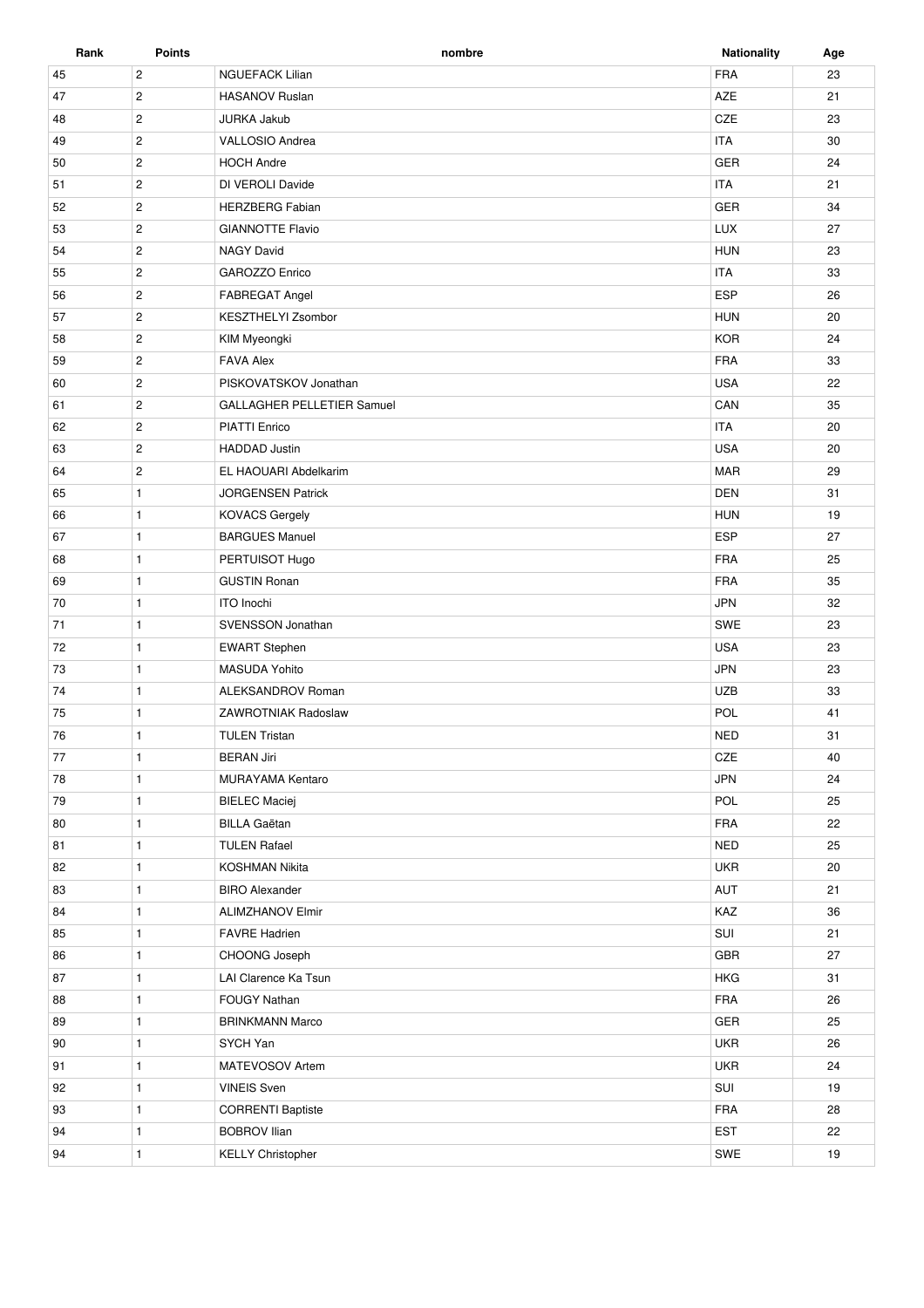| Rank | <b>Points</b> | nombre                             | <b>Nationality</b> | Age |
|------|---------------|------------------------------------|--------------------|-----|
| 96   | $\mathbf{1}$  | JOHANIDES Lukas Jakub              | <b>SVK</b>         | 23  |
| 97   | 0,5           | PAOLINI Giacomo                    | <b>ITA</b>         | 24  |
| 98   | 0,5           | <b>COLLIN Theo</b>                 | <b>FRA</b>         | 22  |
| 99   | 0,5           | <b>TROFYMENKO Pavel</b>            | <b>UKR</b>         | 21  |
| 100  | 0,5           | LEE Simon Renjie                   | SGP                | 19  |
| 101  | 0,5           | <b>RUBES Martin</b>                | CZE                | 26  |
| 102  | 0,5           | DE MOLA Daniel                     | <b>ITA</b>         | 23  |
| 103  | 0,5           | LUBIENIECKI Wojciech               | POL                | 23  |
| 104  | 0,5           | <b>DJATSUK Filipp</b>              | <b>EST</b>         | 23  |
| 105  | 0,5           | <b>KOMATA Akira</b>                | <b>JPN</b>         | 24  |
| 106  | 0,5           | <b>CUOMO Valerio</b>               | <b>ITA</b>         | 24  |
| 106  | 0,5           | ROA Hernando                       | COL                | 27  |
| 108  | 0,5           | <b>CUPR Michal</b>                 | CZE                | 31  |
| 109  | 0,5           | ALDAWOOD Jawad                     | <b>KSA</b>         | 23  |
|      |               |                                    | KAZ                | 26  |
| 110  | 0,5           | SHARLAIMOV Vadim                   |                    |     |
| 111  | 0,5           | <b>KNUDSEN Kenneth</b>             | <b>DEN</b>         | 25  |
| 112  | 0,5           | <b>VUORINEN Niko</b>               | <b>FIN</b>         | 33  |
| 113  | 0,5           | <b>GUNPUT Satya</b>                | <b>MRI</b>         | 31  |
| 114  | 0,5           | <b>BESKIN Grigori</b>              | <b>ISR</b>         | 35  |
| 115  | 0,5           | LEE Samson Mun Hou                 | SGP                | 36  |
| 116  | 0,5           | <b>CAPEK Martin</b>                | <b>CZE</b>         | 39  |
| 117  | 0,5           | SVYSTIL Vitaliy                    | <b>UKR</b>         | 23  |
| 118  | 0,5           | ROD Max                            | <b>POR</b>         | 29  |
| 119  | 0,5           | <b>MCDOWALD Curtis</b>             | <b>USA</b>         | 26  |
| 120  | 0,5           | <b>BONFERRONI Gabriel</b>          | SUI                | 23  |
| 121  | 0,5           | PHILIPPE Arthur                    | <b>FRA</b>         | 23  |
| 122  | 0,5           | SANCHEZ-LETHEM Paul James          | GBR                | 28  |
| 123  | 0,5           | <b>OROIAN Alex</b>                 | ROU                | 22  |
| 124  | 0,5           | <b>LUGO Grabiel</b>                | <b>VEN</b>         | 26  |
| 125  | 0,5           | <b>BERKTOLD Samuel</b>             | <b>AUT</b>         | 21  |
| 126  | 0,5           | <b>DUDUC Alex</b>                  | <b>SVK</b>         | 25  |
| 127  | 0,5           | <b>BODOCZI Nikolaus</b>            | GER                | 29  |
| 128  | 0,5           | <b>TYMOSHENKO Ruslan</b>           | <b>UKR</b>         | 32  |
| 129  | 0,25          | <b>RAULO Aurelien</b>              | <b>FRA</b>         | 22  |
| 130  | 0,25          | <b>CAMPOS ZARATE Andres Felipe</b> | COL                | 39  |
| 131  | 0,25          | <b>MENCARELLI Simone</b>           | <b>ITA</b>         | 19  |
| 132  | 0,25          | <b>ESKOV Ruslan</b>                | EST                | 24  |
| 133  | 0,25          | <b>ALEXANIN Dmitriy</b>            | KAZ                | 31  |
| 134  | 0,25          | NAVARRO Yago                       | <b>ESP</b>         | 23  |
| 135  | 0,25          | NURMATOV Javokhirbek               | <b>UZB</b>         | 25  |
| 135  | 0,25          | <b>RAMIREZ Yeisser</b>             | <b>USA</b>         | 36  |
| 137  | 0,25          | HAMILTON-MEIKE Jonathan            | <b>HUN</b>         | 20  |
| 138  | 0,25          | <b>REIN Stephan</b>                | GER                | 34  |
| 139  | 0,25          | SON Taejin                         | <b>KOR</b>         | 26  |
| 140  | 0,25          | <b>PAVLIK Matyas</b>               | CZE                | 22  |
| 141  | 0,25          | <b>CARRION ARCE Dariel</b>         | CUB                | 27  |
| 141  | 0,25          | <b>SZAPARY Tristan</b>             | <b>USA</b>         | 21  |
| 143  |               | <b>ANTKIEWICZ Mateusz</b>          | POL                | 29  |
|      | 0,25          |                                    |                    |     |
| 144  | 0,25          | SOLA Jakov                         | CRO                | 23  |
| 145  | 0,25          | NG Ho Tin                          | <b>HKG</b>         | 26  |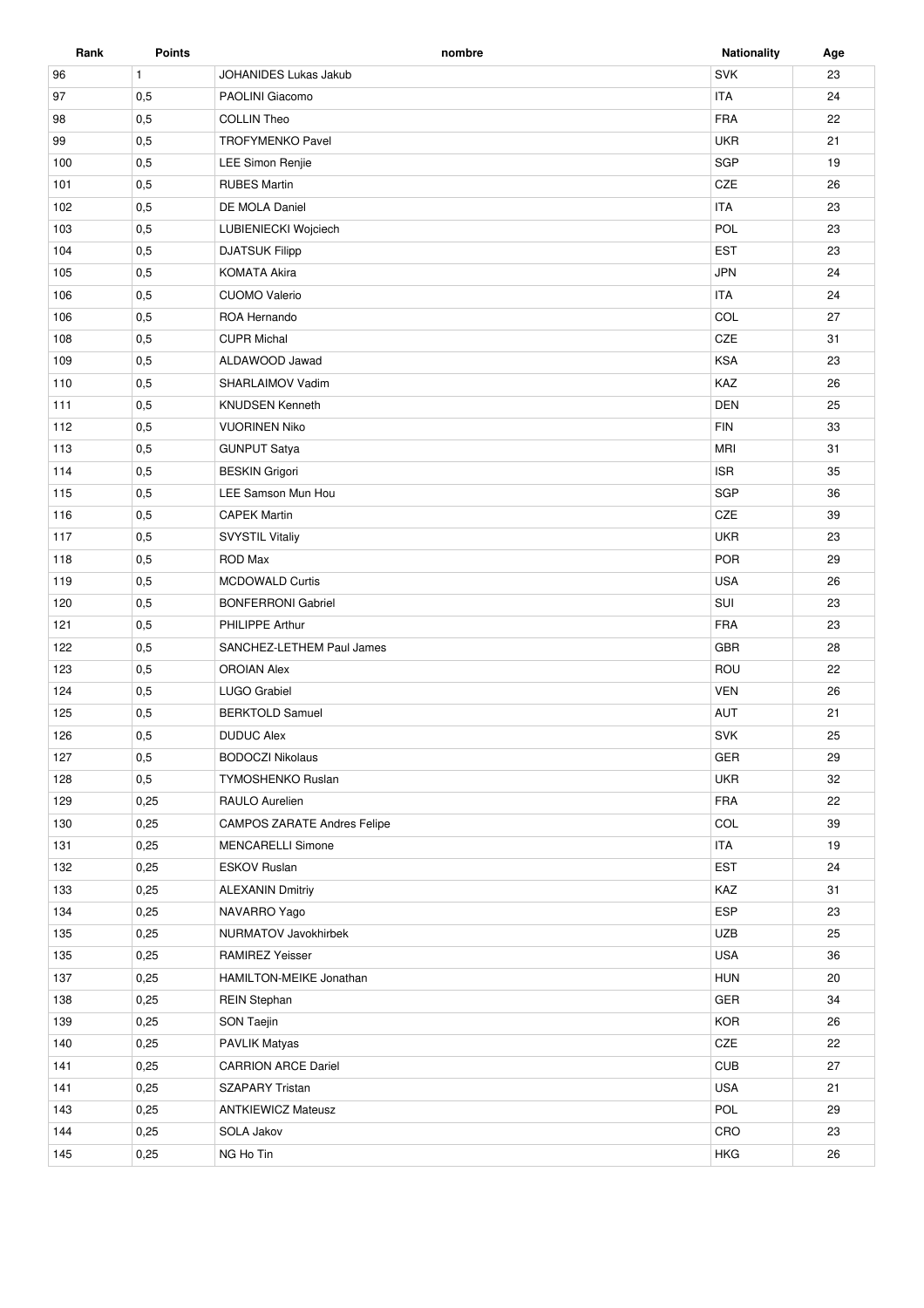| Rank | <b>Points</b> | nombre                        | <b>Nationality</b> | Age |
|------|---------------|-------------------------------|--------------------|-----|
| 146  | 0,25          | <b>FARKAS Peter</b>           | <b>HUN</b>         | 19  |
| 147  | 0,25          | <b>EAST William</b>           | GBR                | 23  |
| 148  | 0,25          | <b>HANSEN Jonas</b>           | <b>USA</b>         | 21  |
| 149  | 0,25          | JENSEN August Lindstroem      | <b>DEN</b>         | 21  |
| 150  | 0,25          | FAFARD Fynn                   | CAN                | 22  |
| 151  | 0,25          | <b>SCHMIDT Richard</b>        | GER                | 30  |
| 152  | 0,25          | <b>FURUTA Ikuo</b>            | <b>JPN</b>         | 25  |
| 153  | 0,25          | VON DER OSTEN Frederik        | DEN                | 29  |
| 154  | 0,25          | <b>ANDREWS Benjamin</b>       | <b>GBR</b>         | 21  |
| 155  | 0,25          | JOVANOVIC Jovan               | <b>SRB</b>         | 18  |
| 156  | 0,25          | DOMINGUEZ Jose Felix          | ARG                | 39  |
| 157  | 0,25          | <b>BON Gregory</b>            | <b>FRA</b>         | 26  |
| 158  | 0,25          | <b>JOSHUA KOH I-Jie</b>       | MAS                | 32  |
| 159  | 0,25          | KADYSZEWSKI Mateo             | CAN                | 21  |
| 160  | 0,25          | MUMINOV Nodirbek              | <b>UZB</b>         | 22  |
| 161  | 0,25          | AL ZAROONI Khalifa            | <b>UAE</b>         | 26  |
| 162  | 0,25          | LAU Ho Fung                   | <b>HKG</b>         | 22  |
| 163  | 0,25          | <b>LIMARDO Francisco</b>      | <b>VEN</b>         | 35  |
| 164  | 0,25          | MATSUMOTO Ryu                 | <b>JPN</b>         | 20  |
| 165  | 0,25          | <b>PUERTO Andres</b>          | ESP                | 27  |
| 166  | 0,25          | <b>MINAS Georgios</b>         | GRE                | 28  |
| 167  | 0,25          | KIM Jaewon                    | <b>KOR</b>         | 24  |
| 168  | 0,25          | <b>SINGH Udaivir</b>          | <b>IND</b>         | 27  |
| 169  | 0,25          | <b>BAYARD Alexis</b>          | SUI                | 26  |
| 170  | 0,25          | <b>CHAU Chak Hin Nicholas</b> | <b>HKG</b>         | 27  |
| 171  | 0,25          | <b>GROVER Elliott</b>         | <b>GBR</b>         | 28  |
| 172  | 0,25          | <b>BEAUNES Tristan</b>        | <b>FRA</b>         | 24  |
| 172  | 0,25          | <b>SCHMIER Robert</b>         | GER                | 28  |
| 174  | 0,25          | QUINTERO ALVAREZ Ringo        | <b>CUB</b>         | 32  |
| 175  | 0,25          | YASSEEN Mohamed               | EGY                | 18  |
| 176  | 0,25          | KULOZIK Julian                | GER                | 25  |
| 177  | 0,25          | SHEPHERD Billy                | GBR                | 22  |
| 178  | 0,25          | KONGSTAD Conrad Seibaek       | DEN                | 25  |
| 179  | 0,25          | <b>GASCON Willian</b>         | <b>VEN</b>         | 27  |
| 180  | 0,25          | LEE Seunghyun                 | <b>KOR</b>         | 25  |
| 181  | 0,25          | ASAMI Seiya                   | <b>JPN</b>         | 20  |
| 181  | 0,25          | VAN GAMEREN Axl               | <b>NED</b>         | 29  |
| 183  | 0,25          | <b>CAMARGO Alexandre</b>      | <b>BRA</b>         | 23  |
| 183  | 0,25          | <b>LEGUBE Benoit</b>          | FRA                | 22  |
| 185  | 0,25          | NYCZ Mateusz                  | POL                | 33  |
| 186  | 0,25          | <b>HANINA Saar</b>            | <b>ISR</b>         | 29  |
| 186  | 0,25          | <b>HUSSON Geoffroy</b>        | <b>BEL</b>         | 29  |
| 186  | 0,25          | <b>TARANENKO Yuriy</b>        | <b>UKR</b>         | 28  |
| 189  | 0,25          | <b>JIN Minwook</b>            | <b>KOR</b>         | 24  |
| 190  | 0,25          | AEBERSOLD Alban               | SUI                | 18  |
| 191  | 0,25          | <b>BRUNOLD Bruce</b>          | SUI                | 30  |
| 192  | 0,25          | <b>CHANDRAN Roshan</b>        | AUS                | 20  |
| 193  | 0,25          | <b>FEROT Francois Xavier</b>  | <b>BEL</b>         | 31  |
| 194  | 0,25          | ROUDBAR Samuel                | <b>BEL</b>         | 24  |
|      |               |                               |                    |     |
| 195  | 0,25          | <b>GALLY Aymerick</b>         | <b>FRA</b>         | 25  |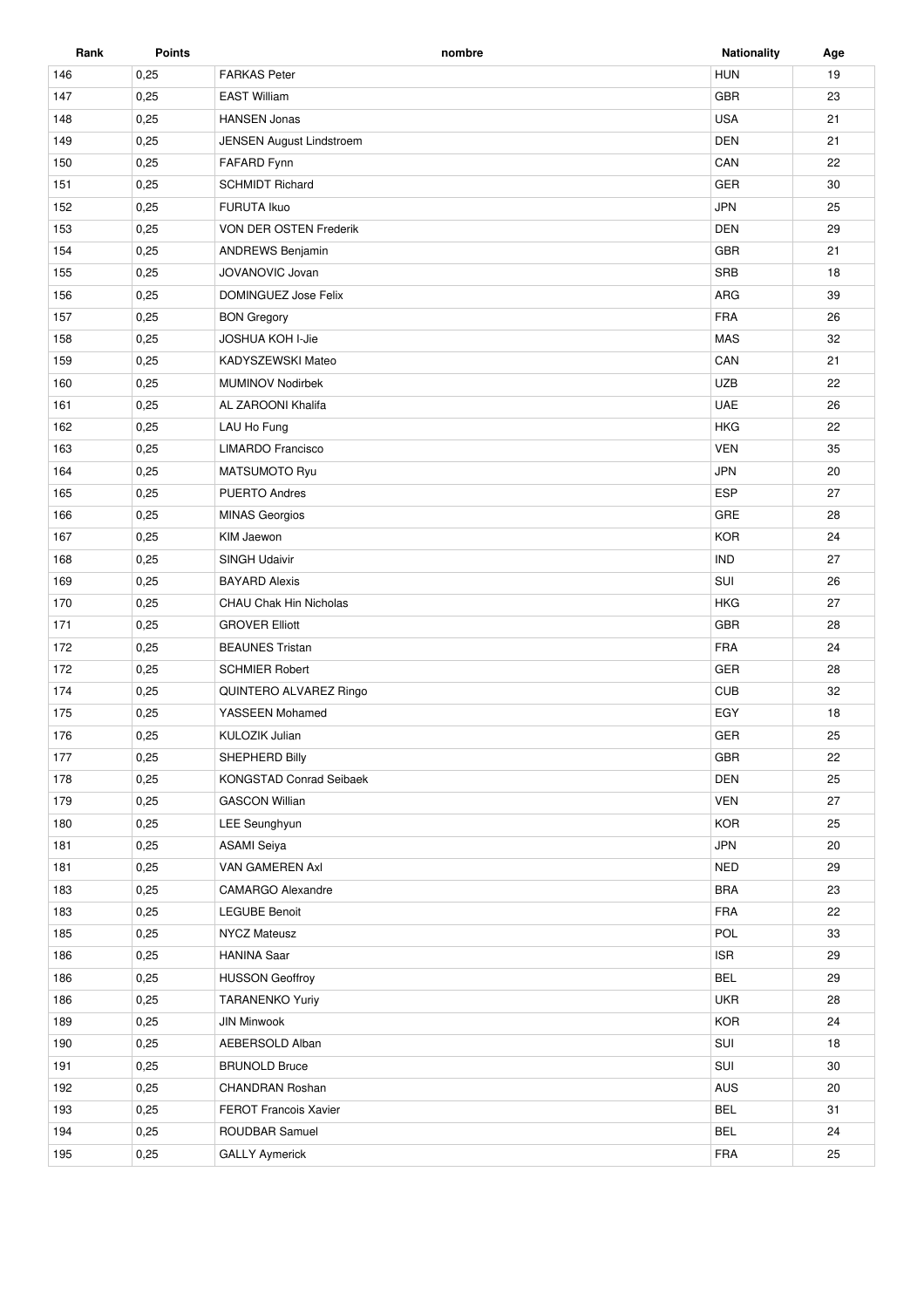| Rank | <b>Points</b> | nombre                             | <b>Nationality</b> | Age |
|------|---------------|------------------------------------|--------------------|-----|
| 195  | 0,25          | <b>HADZIC Alen</b>                 | <b>USA</b>         | 31  |
| 197  | 0,25          | <b>HABRAN Maxime</b>               | <b>BEL</b>         | 22  |
| 198  | 0,25          | DALE George                        | AUS                | 21  |
| 198  | 0,25          | GORBACHUK Yevgeniy                 | <b>UKR</b>         | 24  |
| 200  | 0,25          | <b>PONCIN Nicolas</b>              | <b>BEL</b>         | 24  |
| 201  | 0,25          | SCHUHMANN Jan                      | <b>AUT</b>         | 21  |
| 202  | 0,25          | <b>BAKOS Balint</b>                | <b>HUN</b>         | 25  |
| 203  | 0,25          | JEONG Seyun                        | <b>KOR</b>         | 24  |
| 204  | 0,25          | OROZCO David                       | <b>BEL</b>         | 39  |
| 205  | 0,25          | <b>KULCSAR Viktor</b>              | <b>HUN</b>         | 19  |
| 206  | 0,25          | <b>SAFAROV Farrukh</b>             | AZE                | 21  |
| 207  | 0,25          | NAKAJIMA Kou                       | <b>JPN</b>         | 22  |
| 207  | 0,25          | <b>SEHIC Boris</b>                 | SRB                | 20  |
| 209  | 0,25          | <b>BALCAR Josef</b>                | CZE                | 24  |
| 209  | 0,25          | <b>BONGARD Louis</b>               | GER                | 22  |
| 211  | 0,25          | CASTILLO GUTIERREZ Juan Andres     | COL                | 21  |
| 212  | 0,25          | SAMOILOV Roman                     | <b>UKR</b>         | 18  |
| 213  | 0,25          | SAY Ali Ege                        | <b>TUR</b>         | 23  |
| 214  | 0,25          | RODRIGUEZ John Edison              | COL                | 31  |
| 215  | 0,25          | <b>GE Yilu</b>                     | <b>TPE</b>         | 23  |
| 216  | 0,25          | <b>TEMIRYAEV Alan</b>              | <b>USA</b>         | 21  |
| 217  | 0,25          | <b>GEITUNG Tomas</b>               | <b>NOR</b>         | 22  |
| 218  | 0,25          | <b>JOHNSTON Calum</b>              | <b>GBR</b>         | 30  |
| 219  | 0,25          | <b>ROUBAILO Niels</b>              | <b>NED</b>         | 19  |
| 220  | 0,25          | <b>OPALKA Michal</b>               | POL                | 25  |
| 221  | 0,25          | <b>BLAIS-BELANGER Marc-Antoine</b> | CAN                | 27  |
| 222  | 0,25          | VAN NUNEN David                    | <b>NED</b>         | 27  |
| 223  | 0,25          | <b>GONELL Gerard</b>               | <b>ESP</b>         | 22  |
| 224  | 0,25          | <b>MAYNARD Calum</b>               | <b>GBR</b>         | 29  |
| 225  | 0             | <b>GULIYEV Barat</b>               | AZE                | 20  |
| 225  | 0             | <b>TACCANI Alessandro</b>          | <b>ARG</b>         | 30  |
| 227  | 0             | <b>LIMARDO Jesus</b>               | <b>VEN</b>         | 26  |
| 227  | 0             | NG Ting Hin                        | <b>HKG</b>         | 19  |
| 227  | 0             | <b>SALM Markus</b>                 | <b>EST</b>         | 18  |
| 230  | $\mathbf 0$   | PAAVOLAINEN Vaino                  | <b>FIN</b>         | 23  |
| 231  | 0             | <b>BUNETEL Stanislas</b>           | LUX                | 43  |
| 232  | 0             | <b>ELSAYED Ahmed</b>               | EGY                | 24  |
| 233  | 0             | <b>WECKERLE Tobias</b>             | GER                | 22  |
| 234  | 0             | <b>OSWALD Charles-Eric</b>         | SUI                | 26  |
| 235  | 0             | SITO Jian Tong                     | SGP                | 19  |
| 236  | 0             | <b>SCHANZLEH Thom</b>              | <b>NED</b>         | 32  |
| 237  | 0             | <b>BELLMANN Lukas</b>              | GER                | 27  |
| 238  | 0             | SAMOILOV Dmytro                    | <b>UKR</b>         | 22  |
| 239  | 0             | <b>VERWAAL Crijn</b>               | <b>BEL</b>         | 23  |
| 240  | 0             | ALHUSSAIN Ahmad Abbas I.           | KSA                | 26  |
| 240  | $\mathbf 0$   | DAHLBO Benjamin                    | <b>NOR</b>         | 21  |
| 242  | 0             | <b>BERNARD Florian</b>             | <b>BEL</b>         | 31  |
| 243  | 0             | ROGER Zacharie Herve               | <b>MAR</b>         | 27  |
| 244  | 0             | <b>WHITE Sean</b>                  | <b>USA</b>         | 26  |
|      |               |                                    |                    |     |
| 245  | $\mathbf 0$   | HOAREAU-BERKANI Raphael Jacques    | ALG                | 20  |